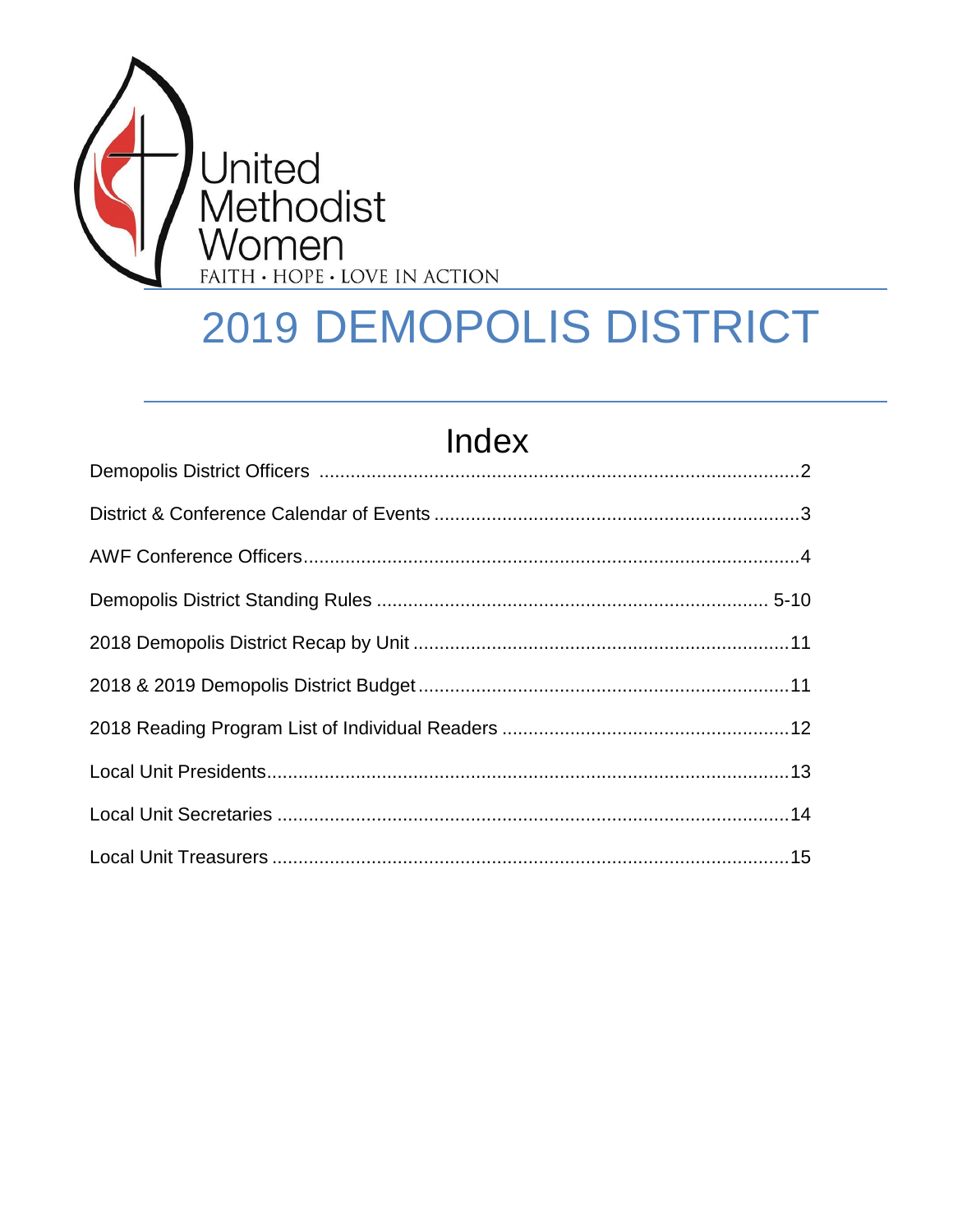|                                    | UNITED METHODIST WOMEN DEMOPOLIS DISTRICT                        |                                                                                            |                                                                                                                     |  |  |  |  |  |  |
|------------------------------------|------------------------------------------------------------------|--------------------------------------------------------------------------------------------|---------------------------------------------------------------------------------------------------------------------|--|--|--|--|--|--|
|                                    | <b>2019 DEMOPOLIS DISTRICT OFFICER LIST</b>                      |                                                                                            |                                                                                                                     |  |  |  |  |  |  |
|                                    | <b>PRESIDENT</b>                                                 | <b>TREASURER</b>                                                                           | <b>SECRETARY</b>                                                                                                    |  |  |  |  |  |  |
| Name                               | Margaret Agee                                                    | Lucinda Mason                                                                              | <b>Frankie Gaddy</b>                                                                                                |  |  |  |  |  |  |
| <b>Address</b>                     |                                                                  |                                                                                            |                                                                                                                     |  |  |  |  |  |  |
| City, St Zip                       |                                                                  |                                                                                            |                                                                                                                     |  |  |  |  |  |  |
| Phone                              |                                                                  |                                                                                            |                                                                                                                     |  |  |  |  |  |  |
| E-mail                             |                                                                  |                                                                                            |                                                                                                                     |  |  |  |  |  |  |
| Term ends                          | 12/31/20                                                         | 12/31/2019                                                                                 | 12/31/2020                                                                                                          |  |  |  |  |  |  |
|                                    | <b>VICE PRESIDENT</b>                                            | <b>COMMUNICATIONS</b>                                                                      | <b>PROGRAM RESOURCES</b>                                                                                            |  |  |  |  |  |  |
| Name                               | <b>Carolyn Hemstreet</b>                                         | Linda Carden                                                                               | Paula Bonner                                                                                                        |  |  |  |  |  |  |
| Address                            |                                                                  |                                                                                            |                                                                                                                     |  |  |  |  |  |  |
| City, St Zip                       |                                                                  |                                                                                            |                                                                                                                     |  |  |  |  |  |  |
| Phone                              |                                                                  |                                                                                            |                                                                                                                     |  |  |  |  |  |  |
| E-mail                             |                                                                  |                                                                                            |                                                                                                                     |  |  |  |  |  |  |
| Term ends                          | 12/31/2019                                                       | 12/31/2020                                                                                 | 12/31/19                                                                                                            |  |  |  |  |  |  |
|                                    | <b>MEMBERSHIP N&amp;O</b>                                        | <b>SOCIAL ACTION</b>                                                                       | <b>SPIRITUAL GROWTH</b>                                                                                             |  |  |  |  |  |  |
| Name                               | <b>Tracye Kennie</b>                                             | <b>Tracye Kennie</b>                                                                       | <b>Linda Sims</b>                                                                                                   |  |  |  |  |  |  |
| Address                            |                                                                  |                                                                                            |                                                                                                                     |  |  |  |  |  |  |
| City, St Zip                       |                                                                  |                                                                                            |                                                                                                                     |  |  |  |  |  |  |
| Phone                              |                                                                  |                                                                                            |                                                                                                                     |  |  |  |  |  |  |
| E-mail                             |                                                                  |                                                                                            |                                                                                                                     |  |  |  |  |  |  |
| Term ends                          | 12/31/19                                                         | 12/31/19                                                                                   | 12/31/2020                                                                                                          |  |  |  |  |  |  |
|                                    | <b>EDUCATION &amp; INTERP</b>                                    | <b>NOMINATIONS</b>                                                                         | <b>Ex-Officio</b>                                                                                                   |  |  |  |  |  |  |
| Name                               | <b>Linda Sims</b>                                                | <b>Kayte Melton</b>                                                                        | Jean Creswell, Conf. Treas.                                                                                         |  |  |  |  |  |  |
| Address<br>City, St Zip            |                                                                  |                                                                                            |                                                                                                                     |  |  |  |  |  |  |
| Phone                              |                                                                  |                                                                                            |                                                                                                                     |  |  |  |  |  |  |
| E-mail                             |                                                                  |                                                                                            |                                                                                                                     |  |  |  |  |  |  |
| Term ends                          |                                                                  |                                                                                            | 12/31/2019                                                                                                          |  |  |  |  |  |  |
|                                    | 12/31/2020                                                       | 12/31/19                                                                                   |                                                                                                                     |  |  |  |  |  |  |
|                                    | <b>Demopolis District Nominating</b><br><b>Committee Members</b> | 1. Terms - 2 years per office, can<br>be re-elected but no more than 1<br>more 2-year term | 4. District Officers are expected<br>to attend training during the<br>district SWAT Team Training each<br>year      |  |  |  |  |  |  |
| Mary<br>English<br>2020            |                                                                  | 2. District Mission Team Eligible<br>Years: 12 (not counting<br>Nominations)               | 5. District Officers are expected<br>to attend all district events &<br>mission meetings                            |  |  |  |  |  |  |
| <b>Beverly</b><br>Sanders/<br>2020 |                                                                  | 3. Even/Odd year is the year you<br>go OFF                                                 | 6. Nominations must be published<br>30 days in advance prior to the<br>Fall election & installation of<br>officers. |  |  |  |  |  |  |
| Joyce<br>Kerby/<br>2019            |                                                                  | Eleanor Park - 2019                                                                        |                                                                                                                     |  |  |  |  |  |  |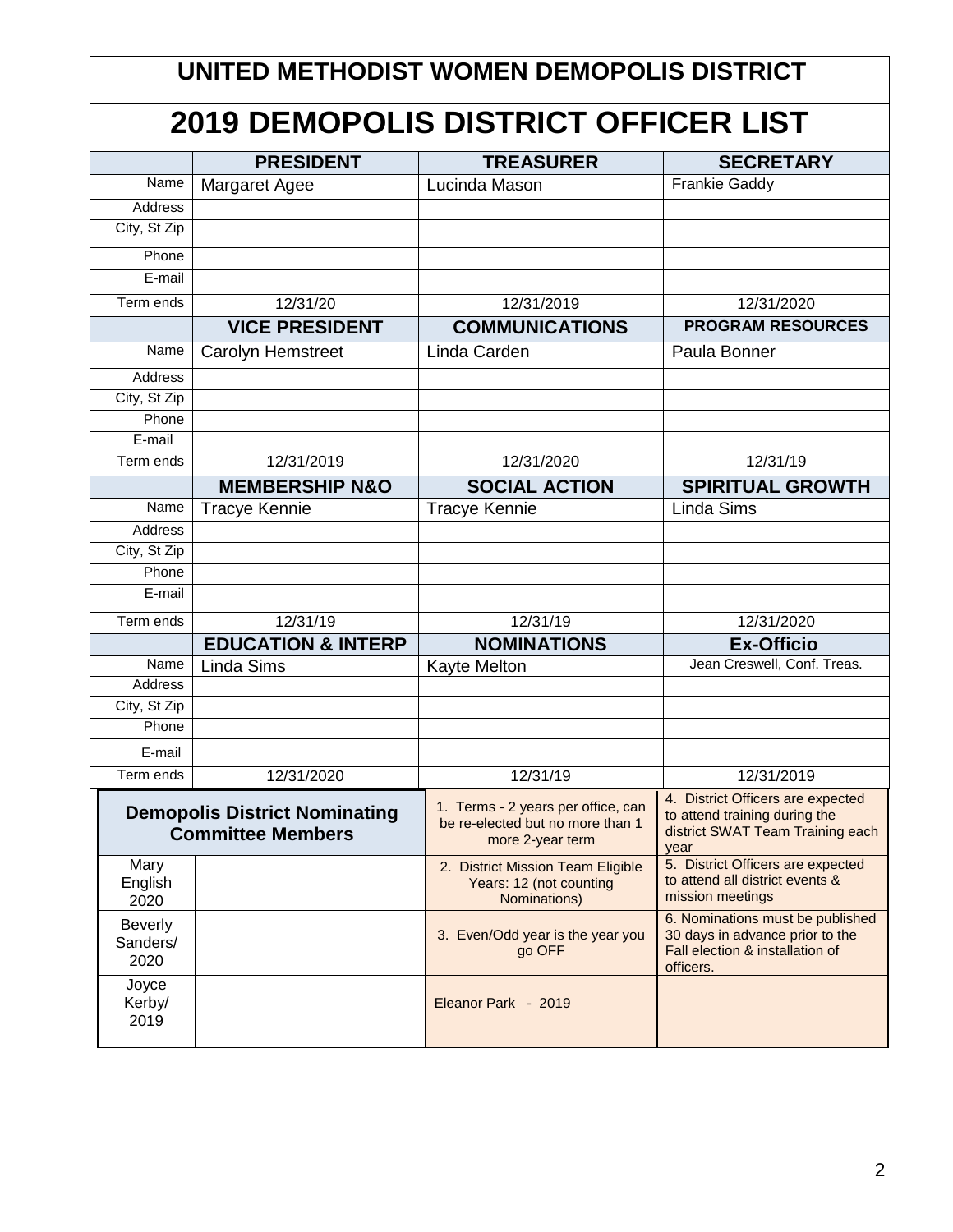|                    | <b>UMW Demopolis District Calendar 2019</b>                                    |                       |                                            |  |  |
|--------------------|--------------------------------------------------------------------------------|-----------------------|--------------------------------------------|--|--|
| January 13, 2019   | <b>UMC District Gathering</b>                                                  | Demopolis First UMC   |                                            |  |  |
| January 13, 2019   | <b>District UMW Executive Mission Team</b><br>Meeting                          | Demopolis First UMC   |                                            |  |  |
| March 9, 2019      | District Annual Day & Memorial Service<br>Reports & Awards (includes training) |                       | St. Paul UMC in Eutaw, AL                  |  |  |
| August<br>, 2019   | District Mission Study - taught by Jean<br>Creswell                            |                       | Thomasville UMC in<br>Thomasville, Alabama |  |  |
| Summer             | <b>District UMW Executive Mission Team</b><br>Meeting                          |                       |                                            |  |  |
| Fall               | District Day Apart - (including Elections of<br>Officers and Installation)     |                       |                                            |  |  |
|                    |                                                                                |                       |                                            |  |  |
|                    | UMW Alabama West Florida Calendar 2019                                         |                       |                                            |  |  |
|                    |                                                                                |                       |                                            |  |  |
| Jan 25-26, 2019    | Fri. 5:00 Checkin<br><b>Conference Executive Meeting</b>                       | Enterprise First UMC, |                                            |  |  |
|                    | with District Presidents                                                       |                       | Enterprise, AL                             |  |  |
| March              | World Day of Prayer 2019*                                                      |                       | Everywhere                                 |  |  |
| Feb 15-16, 2019    | Fri. 4:00 pm Checkin                                                           | Demopolis First UMC   |                                            |  |  |
|                    | AWF UMW Annual Day and Memorial Service**                                      | Demopolis, AL         |                                            |  |  |
| June 2-5, 2019     | <b>UMChurch Annual Conference</b>                                              |                       | Frazer UMC in<br>Montgomery                |  |  |
|                    | <b>Conference Executive Meeting (District Pres</b><br>Fri.@ 5:00               | Pine Hill UMC,        |                                            |  |  |
| Jul 12-13, 2019    | & Treasurers)                                                                  | Pine Hill, AL         |                                            |  |  |
|                    | 2020 District Budget Reviews                                                   |                       | St. Luke UMC,                              |  |  |
| Jul 19-20, 2019    | MISSION u**                                                                    |                       | Pensacola                                  |  |  |
| Oct 11-13, 2019    | <b>Spiritual Enrichment</b><br>Fri. 3 Checkin & Sat 7 Checkin                  |                       | <b>Blue Lake</b>                           |  |  |
|                    | Retreat** & 2020 Election & Installation                                       |                       |                                            |  |  |
| November<br>, 2019 | UMW Sunday 2019*                                                               |                       | local churches                             |  |  |
| November 2, 2019   | Sat 8:30 to 3:30 Training / District Presidents and                            |                       | <b>TBA</b>                                 |  |  |
| *I Iniversal       | District Treasurers only TBA<br>** Must be registered prior to event           |                       |                                            |  |  |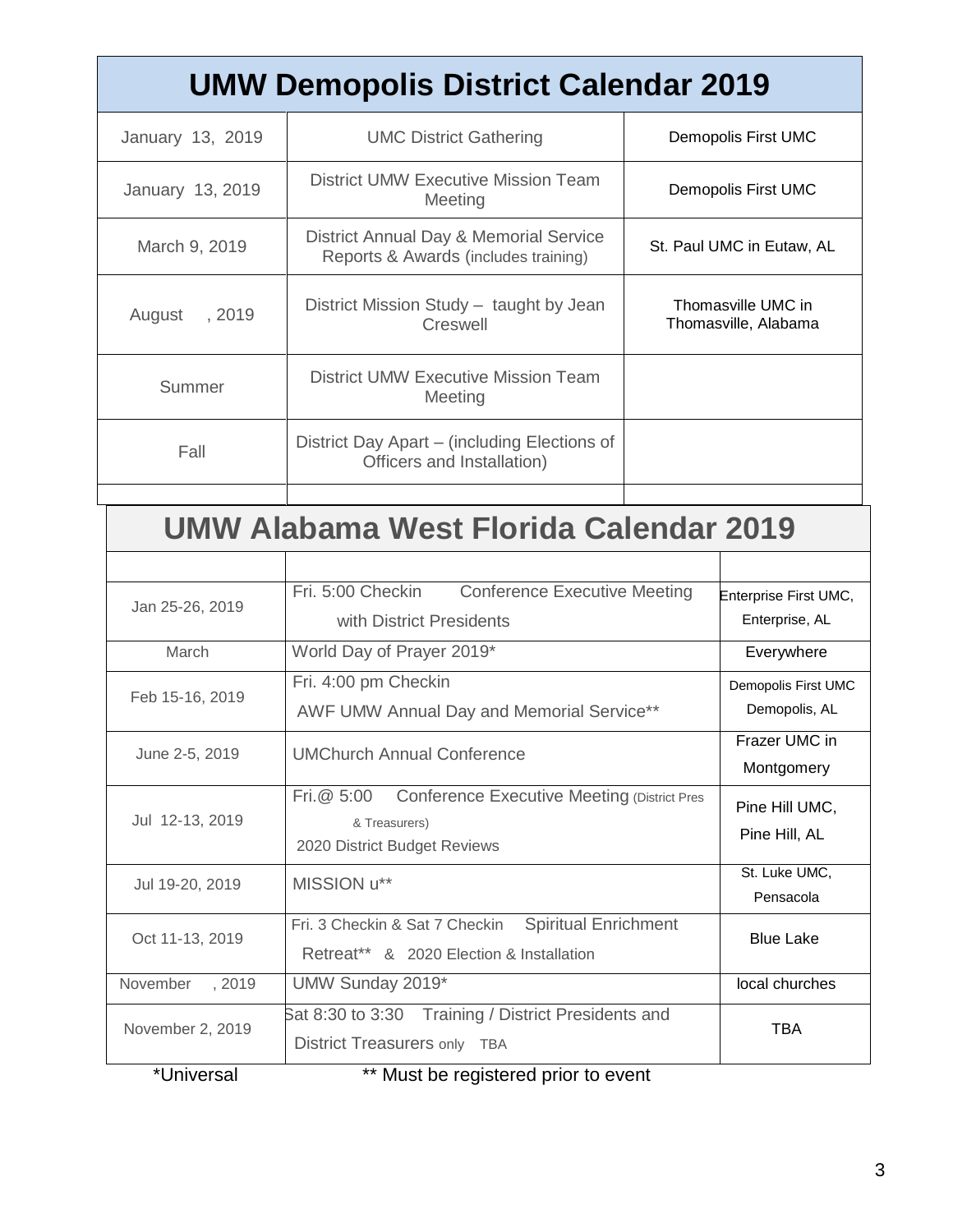## **ALABAMA-WEST FLORIDA CONFERENCE MISSION TEAM 2019**

| <b>Office</b>                       | <b>Name</b>            | <b>Address</b> | Phone | Email |
|-------------------------------------|------------------------|----------------|-------|-------|
| <b>President - Even</b>             | Debbie Bell            |                |       |       |
| Vice President -                    | Joan Simmons           |                |       |       |
| Odd                                 |                        |                |       |       |
| Secretary - Even                    | <b>Cathy Givan</b>     |                |       |       |
| Treasurer - Odd                     | Jean Creswell          |                |       |       |
| <b>Communications</b>               | Michele Smith          |                |       |       |
| <b>Coordinator - Even</b>           |                        |                |       |       |
| <b>Program Resources</b>            | Sally Ozan             |                |       |       |
| - Odd                               |                        |                |       |       |
| <b>Nominations Chair -</b>          | Zan Jones              |                |       |       |
| Odd                                 |                        |                |       |       |
| Spiritual Growth -                  | Tutti Johnson          |                |       |       |
| Odd                                 |                        |                |       |       |
| <b>Social Action - Even</b>         | Ora Gillespie          |                |       |       |
|                                     |                        |                |       |       |
| <b>Membership Nurture</b>           | Kristine Jones         |                |       |       |
| & Outreach - Odd                    |                        |                |       |       |
| <b>Education &amp;</b>              | Joyce Gentz            |                |       |       |
| <b>Interpretation -Even</b>         |                        |                |       |       |
| <b>Baypines President</b>           | Geraldine              |                |       |       |
|                                     | <b>Stiffler</b>        |                |       |       |
| <b>Demopolis Pres</b>               | Margaret Agee          |                |       |       |
| <b>Dothan</b>                       | Debbie                 |                |       |       |
|                                     | <b>Bracewell</b>       |                |       |       |
| Marianna -                          | Peggy Kundo            |                |       |       |
| <b>Panama City</b><br><b>Mobile</b> | <b>Barbara Carroll</b> |                |       |       |
| Montgomery-                         | June Headrick          |                |       |       |
| Opelika                             |                        |                |       |       |
| Montgomery-                         | <b>Reda Brooks</b>     |                |       |       |
| <b>Prattville</b>                   |                        |                |       |       |
| <b>Pensacola</b>                    | Pat Dodge              |                |       |       |
|                                     |                        |                |       |       |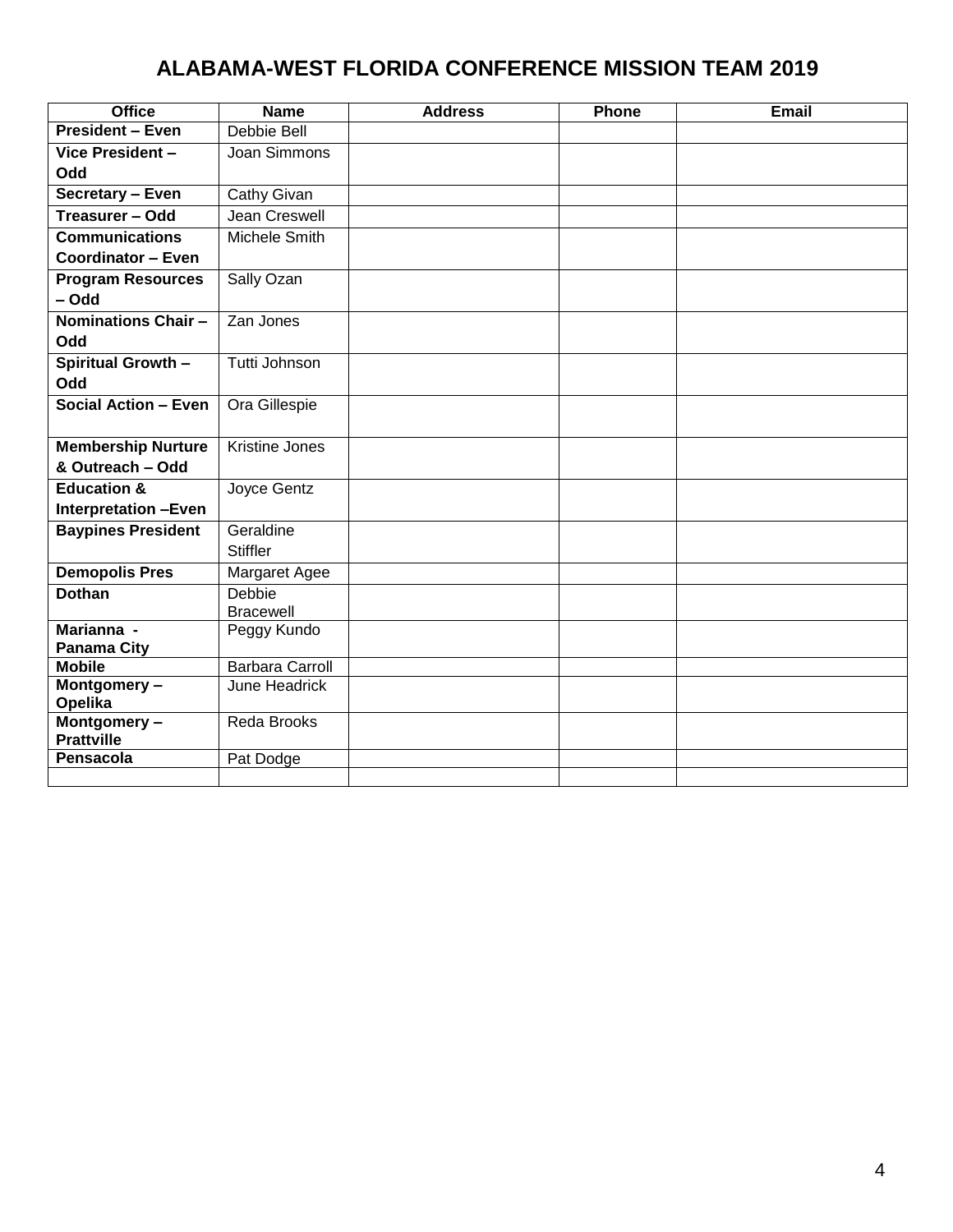### **DEMOPOLIS DISTRICT UNITED METHODIST WOMEN STANDING RULES and POLICIES**

#### **1) NOMINATIONS, ELECTIONS AND APPOINTIVE PROCEDURES**

- a) Voting at district annual meetings shall be by acclamation.
- b) Voting delegates shall be members of local units.
- c) Slate of nominees shall be presented to the District Executive Committee and the local units no later than 30 days prior to the fall Day Apart meeting in which the election is held. The slate of nominees shall be published in the District Newsletter 30 days prior to the fall Day Apart meeting. The slate of nominees shall be listed on the official Nominations Report. (see forms)
- d) Those elected shall assume their duties January 1, following the fall Day Apart meeting in which they are elected.
- e) Transfer of all files and information from outgoing officers to incoming officer shall be made by January 1.
- f) Resignations shall be submitted in writing to the District President and the Chairperson of the Committee on Nominations.
- g) There may be 5 members (including chairperson) of the Committee on Nominations.
- h) The District President shall be a delegate to the Assembly and the Jurisdictional Quadrennial Meeting of United Methodist Women. If the president cannot attend, the executive committee shall appoint a delegate from within the executive committee, with priority being given to the vice president.

#### **2) LEADERSHIP**

- a) Each district organization of United Methodist Women is organized to work with the local units in their districts to live out the PURPOSE. The organizational form chosen by the Executive Committee will develop its program and will provide training and other events that encourages women to be in mission by growing spiritually, engaging in service and advocacy, educating for change, developing leaders, expanding and nurturing its membership and supporting its organization through Mission Giving.
- b) United Methodist Women is a laywoman's organization rooted in mission whose membership is open to any woman who shares its PURPOSE. Only laywomen who are members of United Methodist churches within the boundaries of the district may serve as president. Membership of the Executive Committee shall be elected and will include the president, who is chair, the vice-president, the treasurer, the secretary, and the chair of nominations. The duties of the elected leaders are included in an addendum to this document. A laywoman serving as a pastor of a church is not eligible to serve as an elected or appointed leader of United Methodist Women. The district superintendent shall be an ex officio member of the district organization of United Methodist Women and of its Executive Committee.
- c) Other leaders may be appointed for specific tasks, expansion of specific areas or needed services upon recommendation of the Executive Committee. (See Bylaws of United Methodist Women in the District – Articles I, II, III, pages 112-113.)

#### **3) COMMITTEES:**

Matters concerning committees provided in the Constitution and Bylaws:

- (1) Executive Committee (Mission Team)
	- (a) Any member of the conference executive committee residing in the district shall be invited to all district executive committee meetings.
	- (b) In the absence of the president, the vice president shall preside, in the absence of the vice president, the secretary shall preside.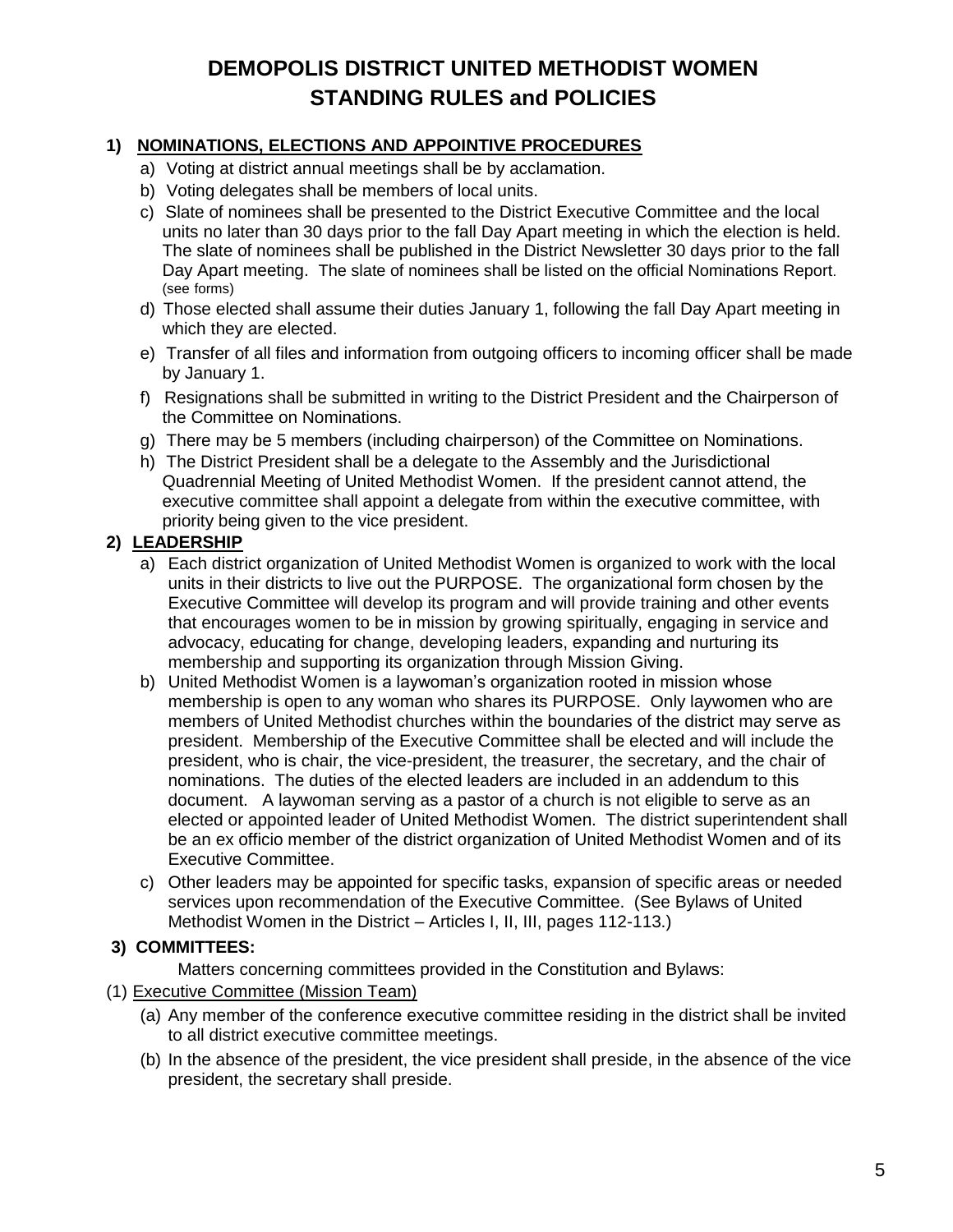- (c) The committee on nominations shall be invited to attend all executive committee meetings. Only the chairperson shall have voting privileges. (See Bylaws of United Methodist Women in the District – Article IV, Section 1, page 116).
- (2) Committee on Finance
	- (a) The budget shall be prepared by the Finance Committee and submitted to the District Executive Committee at the Annual Day Mission Team Executive Meeting for approval prior to the Conference Committee on Finance meeting in July.
	- (b) A copy of the treasurer's reports as requested by the section "Agreed upon Procedures for District Audits" as set forth in the Handbook on pages 82-83 shall be submitted to the conference treasurer by March 1<sup>st</sup>. A copy should be kept by the Treasurer. Upon completion the Conference treasurer should mail a copy of the audit to the district treasurer and the district secretary for filing.
	- (c) Treasurer's books shall be forwarded to the new treasurer by January  $31^{st}$ .
	- (d) The Committee on Finance shall include the Treasurer as chairperson, the President, Vice President, Secretary, and others as the executive committee may determine.
	- (e) Travel expense: Mileage shall be paid at a rate established at the beginning of each year by the District Mission Team that will mirror the Conference rate.
	- (f) Officers shall not spend more than the amount budgeted unless the Committee on Finance and the Executive Committee prior to the expenditure have approved the excess.

#### (3) Committee on Nominations

- (a) Talent bank forms shall be available at all district events, on the Conference website and published at least once in the district newsletter.
- (b) Potential nominees shall be contacted personally and a written letter of acceptance (see forms) will be sent by the Nominations Committee for the nominee to sign and send back to the Nominations Chair.
- (c) The Chairperson of Nominations shall keep accurate and updated records of term and tenure of elected leaders and report this record annually to the executive committee.
- (d) The Committee on Nominations shall meet at least semi-annually on the call of the chairperson
- (e) Membership of the Nominations Committee shall function as a body according to the Constitution and Bylaws. (See Bylaws of United Methodist Women in the District – Article IV, Section 2, page 117). There shall be at least 5 members with two year terms (with the same tenure as the other officers) and should represent the composure of the local units and shall be voted two on even years and two on odd years.
- (4) Committee on Standing Rules
	- (a) There shall be a Committee on Standing Rules comprised of the Chairperson (who is appointed by the president), the President, Vice-President, Secretary, and Treasurer.
	- (b) This committee shall keep the district standing rules updated yearly to conform to the United Methodist Women's constitution and bylaws for the district organization.
	- (c) It shall receive, review, and formulate proposed additional rules for approval by the executive committee and adoption at the fall Day Apart meeting of the organization the year in which there are changes. It should be published in the LINK issue that contains the call to the fall Day Apart meeting.
	- (d) This committee shall formulate proposed policies regarding the work of the district organization and present such policies to the executive committee for action.
	- (e) Provisions will be made in the district standing rules for additional elected and appointed leaders and additional committees not specified in the bylaws.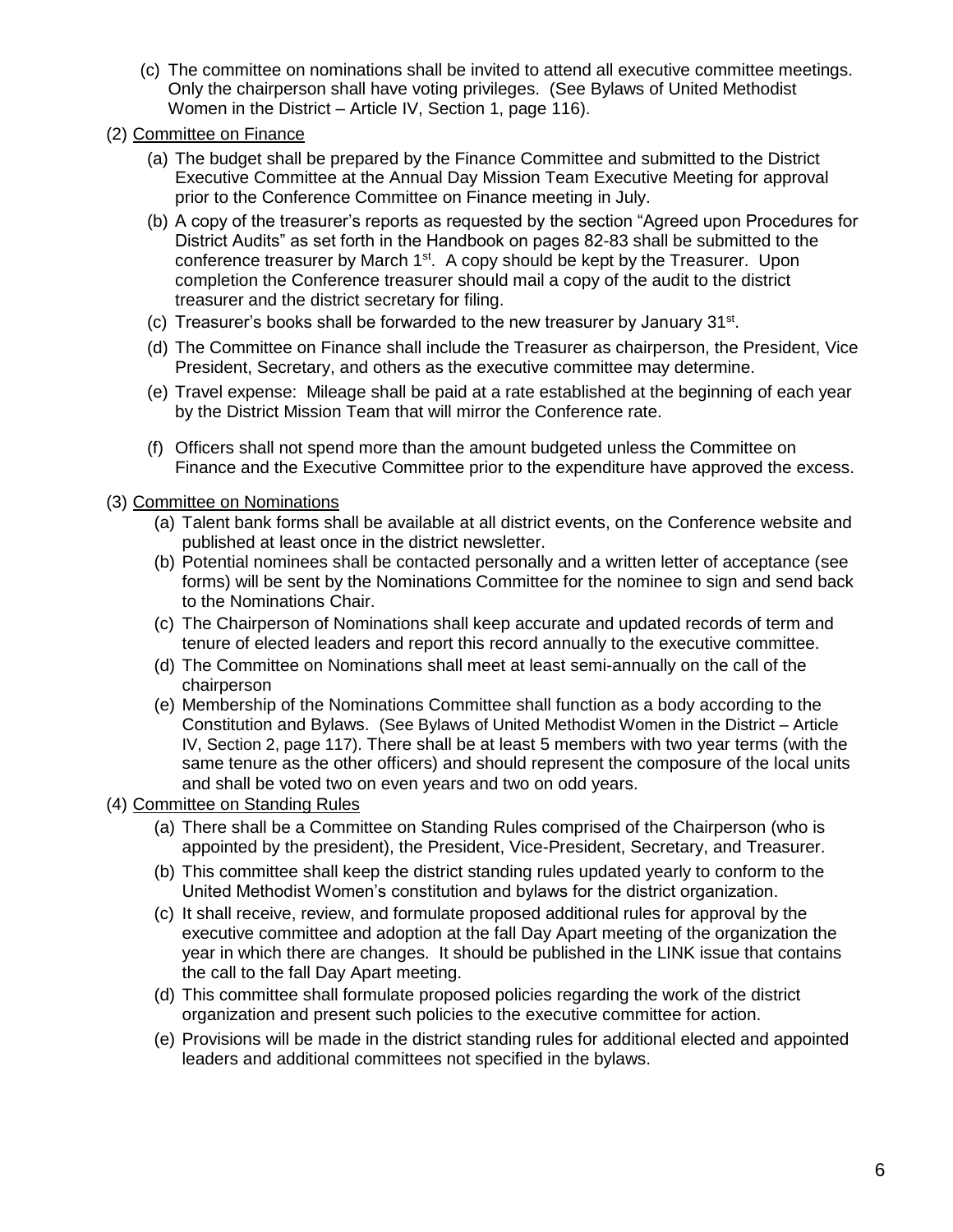#### (5) Communications Committee

- (a) The Demopolis District Newsletter for United Methodist Women hereafter referred to as **The Link** shall be published quarterly.
- (b) The purpose of *The Link* is to give timely information about the district and conference of United Methodist Women and showcase local unit news.
- (c) *The Link* shall be sent to all district and conference officers, the district superintendent, and to each of the local unit presidents, vice-presidents, secretaries, and treasurers. Email copies will be sent when email addresses are available in lieu of mailed copies.
- (d) The *winter issue* shall include information about the District Annual Day, Conference Annual Day, and current information concerning upcoming mission studies and district projects. Information due to Communication Coordinator by January 10. *The Link* is to be mailed by January 30.
- (e) **The** *spring issue* of *The Link* shall include information on the financial status for prior year and any current information concerning upcoming mission studies and district projects. Information due to Communications Coordinator by March 10*. The Link* is to be mailed by March 30.
- (f) The *summer issue* of *The Link* shall include information about the Conference MISSION **u**, upcoming mission studies and district projects. Information due to Communications Coordinator by May 10. *The Link* is to be mailed by May 30.
- (g) The *fall issue* of *The Link* shall include information about the District Day Apart meeting, Conference Spiritual Enrichment Retreat and District Leadership Training Events. It shall include nominations for district officers for the upcoming year. Information due to Communications Coordinator by August 20. *The Link* is to be mailed by August 30. (**REQUIRED BY: 30 days prior to Day Apart event and elections.)**

#### (6) Other Committees

- (a) The executive committee may function as the committee on membership or may name a separate committee on membership.
- (b) The executive committee may function as the committee on program, or the leadership team may name a separate committee on program.
- (c) Committees for the expansion of specific program areas or needed services for implementing the PURPOSE may be named by the executive committee.

#### 4) **MEETINGS, ELECTIONS and TENURE**

#### A) **MEETINGS**:

- (1) The annual meeting shall be held prior to the conference annual meeting and at the discretion of the executive committee.
	- (a) The vice president shall be responsible for planning, implementing, and scheduling this program. The memorial service will be held at this time and is the responsibility of the Mission Coordinator for Membership Nurture and Outreach and Social Action.
- (2) Meetings to be held in the district, but not specifically mandated by the Constitution and Bylaws for local, district, conference & jurisdiction organizations are as follows:
	- (a) Day Apart shall be held annually in the fall. The Mission Coordinator for Education, Interpretation, and Spiritual Growth shall be responsible for planning, implementing, and scheduling this program. Elections and Installations will be the responsibility of the Nominations Chair.
	- (b) Leadership Development and Training for all local unit officers shall be held annually. The vice-president shall be responsible for planning and implementing.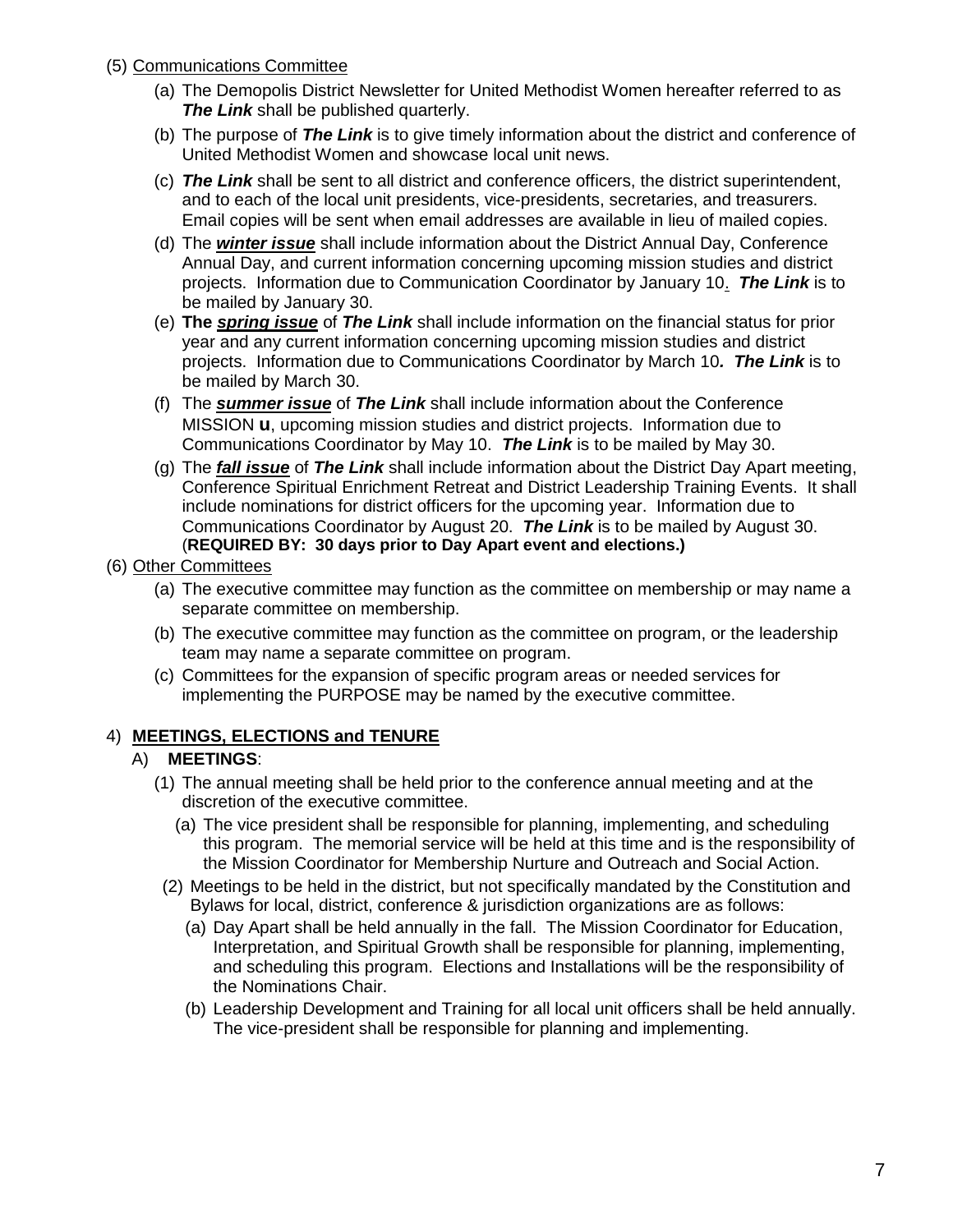Each member of the district executive team is expected to attend all mission team meetings. Any member of the district mission team absent from two consecutive meetings without prior approval by the district president shall be removed from office. The nominations committee will be notified to replace that member.

#### B) **ELECTIONS**:

In order to ensure continuity on the Executive Committee, officers shall be elected for a two year term as follows:

- (1) Elected in **EVEN** years:
	- (a) President
	- b) Secretary, who is responsible for putting the directory together annually, writing minutes of the executive committee meetings, and sending mission cards as instructed by the president.
	- (c) Mission Coordinator for **E**ducation**, I**nterpretation, and **S**piritual **G**rowth, who is responsible for planning and implementing the Day Apart program, and reporting the mission studies and mission today to the conference E&I person.
	- (d) Communications Coordinator, who is LINK editor
- (2) Elected in **ODD** years:
	- (a) Vice President, who is responsible for Annual Day planning and implementing and including annual leadership development and training program. She will also serve in the president's absence.
	- (b) Treasurer, who is responsible for an accounting of the monies received from local units and the conference for A&MD fund; also reporting and disbursing funds to the conference treasurer and other expenditures authorized by the executive committee.
	- (c) Mission Coordinator for **M**embership **N**urture, **O**utreach, and **S**ocial **A**ction, who is responsible for planning and implementing the Memorial Service at the Annual Day meeting.
	- (d) Secretary of Program Resources, who is responsible for having mission resource books on hand for sales at district meetings and also reporting Reading Program participants.
	- (e) Chairperson, Committee on Nominations, who is responsible for the installation of officers at the Day Apart meeting.

Those elected shall assume their duties January 1 following the District Day Apart Meeting at which they are elected. Full duties of the elected officers shall be found in the Bylaws of United Methodist Women in the District – Article III, Section 2, pages 114-115. (Also provided in an addendum to this document).

#### C) **TENURE**:

- a. No elected officer will hold the same office for more than four years, except the treasurer, who can hold the same office for six years. Tenure on the executive committee for the elected leadership of the district is limited to a total of eight years. When a leader has completed her tenure of eight years, she may be elected for one additional term, not to exceed two years, in a different office, as needed.
- b. When a leader serves as president and has tenure remaining to serve in another office (within the eight years), she is eligible to serve again. If a woman has already completed her eight-year tenure in positions other than president, she may still be elected president.
- c. Service of six months or more in an officer year by an interim or acting officer will be counted as one year of tenure.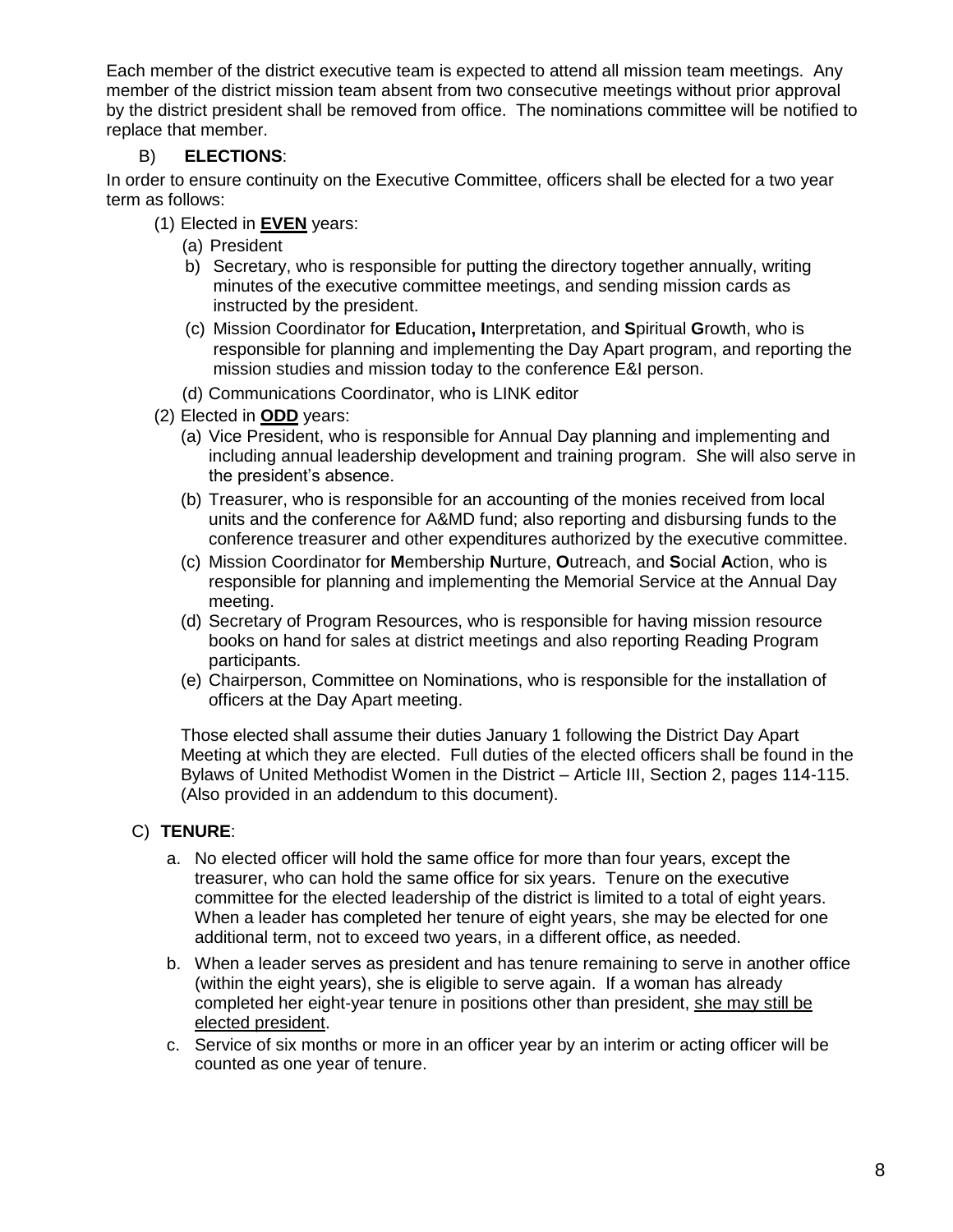- d. Appointed leaders not specified in the bylaws will serve no more than four years on the leadership team in any combination of such appointed responsibilities. This is in addition to the tenure limitations described in ITEM 4) c)Tenure a and c.
- e. A two-year term as chairperson of the committee on nominations is in addition to tenure limitations described in ITEM 4) c)Tenure a and c, but still within the maximum fouryear term.
- f. No appointed leader of the district organization will hold any other office beyond the local unit of United Methodist Women at the same time.

#### **5) FUNDS**

- a) An account for the securing of funds for the district shall be established with the signatures of the treasurer and the president, but not as co-signers.
- b) The president and secretary shall sign vouchers before being submitted to the treasurer for payment.
- c) Rate for travel expenses:

Mileage shall be paid for travel in keeping with the Conference Standing Rules as set each year. Officers are encouraged to pool rides to all meetings to economize on travel expenses. District shall reimburse officers, emphasizing always to carpool when at all possible.

**(i)** Conference pays expenses for district officers attending conference meetings excluding registration fees. Mileage vouchers shall be submitted to the conference treasurer for payment. Conference will reimburse district for only four cars to any one meeting.

**(ii)** When a conference officer or chairperson attends a district meeting to promote a program implemented by the conference, expenses shall be paid by the conference. When a conference officer or chairperson attends district meeting at district's invitation, the district pays the expense.

**(iii)** When a district officer or chairperson attends a local unit to promote a program implemented by the conference or district, the district shall pay expense. When a district officer attends a local meeting at the invitation of the unit, the District pays the expense.

d) Honoraria, Love Gifts and Special Mission Recognition:

No "Love Gift" shall be given by the district or local unit for an invited conference or district officer, but she will receive travel expense reimbursement.

No honoraria shall be given to a member of the conference, Jurisdiction Core Planning Group or to a staff member of the National United Methodist Women.

**(i)** Members of the United Methodist Women are discouraged in planning personal gifts for outgoing or retiring officers at any level. The district shall give no love gift for persons itinerating from the district office.

**(ii)** Anyone who leaves the leadership team after serving an elected term of 8 years shall receive the basic Special Mission Recognition Pin unless a special love offering is obtained; then the value of the pin will be determined by the amount of the offering. If the office is the president's, then she will receive a pin of at least the next level from the basic pin unless a special love offering is obtained to purchase a higher level pin. Under no circumstances should a general office or coordinator ever be given a pin of greater value than that of the president's.

**(iii )** Speakers and/or musicians invited to district events shall be paid no more than the amount allocated on the current year's budget unless a special offering is taken at the event for the cause the speaker is representing; then only mileage will be paid using the current Conference mileage rate.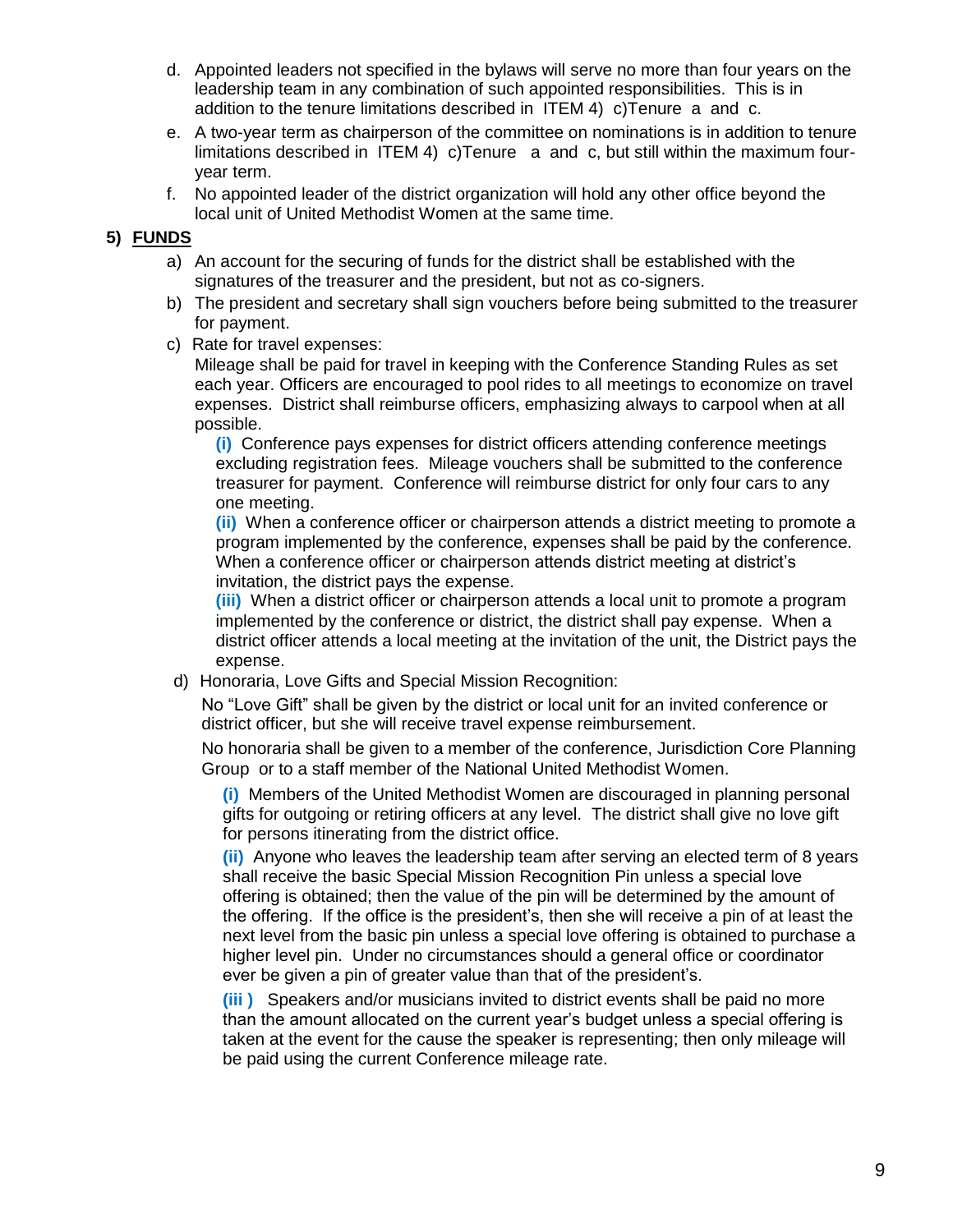#### **6) MISCELLANEOUS:**

- a) All motions, reports, or resolutions made from the floor at the annual meeting shall be in writing and in the hands of the secretary at the time of presentation.
- b) The Vice-President, the appropriate mission coordinator, or other officers (depending upon the type of meeting) may recommend to the Secretary of Program Resources a list of books and material to be available from the Mission Resource Center.
- c) One copy of the District Standing Rules shall be sent to the Conference President, all district executive committee members, all local unit presidents, and the district superintendent.
- d) Each member of the executive committee shall prepare four copies of her annual report (preferably typed and double spaced). Copies are to be given to the president, secretary and her conference counterpart, and she should retain one copy for her records. The report shall be presented at the last executive meeting of the year, except the Treasurer's Audit Report which is due May 1<sup>st</sup>. The reports shall be attached to the official minutes of the district organization.
- e) Communications:

A copy of all communications shall be sent to the district president and the conference counterpart. Each district officer shall correspond with her counterpart, where one exists, in the local unit at least once each quarter whether by way of *The Link,* email, phone call or written letter.

A job description of each district officer shall be given to the committee on nominations who in turn will give the job description to the respective new officer. (See ALWFC UMW TRAINING BOOK)

f) District Directory:

A copy of the District Directory shall be prepared by the District Secretary every year, or as otherwise necessary. This directory shall be presented to the District mission team for approval by December  $31<sup>st</sup>$  and distributed no later than February 10<sup>th</sup> to all Conference and District Officers, all District Presidents, all local Unit Presidents, the Resource Center, and the District Superintendent. It is the responsibility of each of the local unit presidents to share the directories with her local unit officers.

g) Archives and History:

i) The minutes of the district executive committee meetings, the district treasurer's audit and the district president's evaluation reports, district newsletters, directories and scrapbooks shall be stored at the Archives at Huntingdon College in Montgomery.

h) Sympathies sent in the name of the District.

**i)** It shall be the duty of the local unit president to notify the district president in the event of the death of a parent, husband, or child of a current district officer or of a past district president who is a member of her local unit. The district president shall send a Gift in Memory Card stating that a gift has been sent to the National United Methodist Women from the district organization and notify the district secretary and treasurer to send \$5 to mission giving as a memorial. The treasurer shall pay the \$5 from the district budget. The local unit should keep track of the names of all deceased members with the date of their deaths and then send annually to the District Mission Coordinator for Membership Nurture and Outreach.

**ii)** In the event of the death of a member of the current conference executive committee or a past conference president of United Methodist Women, or predecessor organization residing within her district, the district president shall send a Gift in Memory Card to the family stating that a gift has been sent to the National United Methodist Women from the district organization. The gift shall be \$5. She shall notify the district secretary and treasurer. The treasurer shall pay the \$5 from the district budget.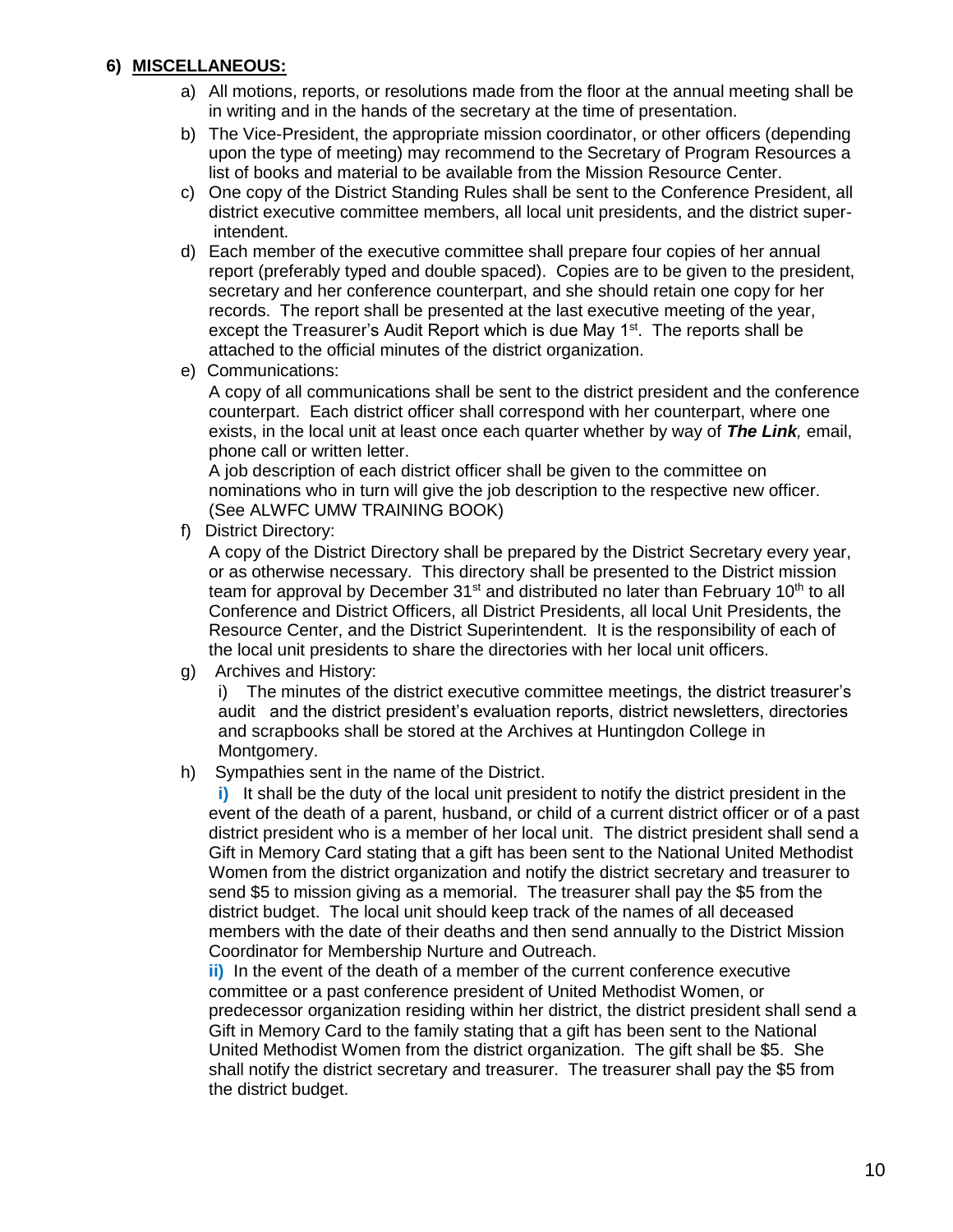**iii)** In the event of illness of a member of the Conference Executive Committee residing in her district, the district president shall send a Mission card and the District treasurer should pay the \$5 card from the district budget. The district president shall notify the conference president and Mission Coordinator for Membership Nurture, Outreach, and Social Action.

STANDING RULES COMMITTEE: Date Revised: 9/8/2018 per vote of the Demopolis District United Methodist Women at its fall Meeting.

| <b>DEMOPOLIS DISTRICT UMW RECAP OF 2018</b> |  |  |  |  |  |  |  |
|---------------------------------------------|--|--|--|--|--|--|--|
|                                             |  |  |  |  |  |  |  |

| 3<br>19<br>0<br>6<br>1,000.00<br>0<br>19<br>1<br>474.10<br><b>Butler 1st</b><br>0<br>1<br><b>SILVER</b><br>$\overline{2}$<br>3<br>8<br>63<br>0<br>$\mathbf 0$<br>65<br>1<br>1<br>3,620.00<br>Demopolis 1st<br>3,350.00<br>GOLD<br>$\overline{2}$<br>$-1$<br>$\mathbf 0$<br>1<br>38<br>0<br>37<br>1<br>Greensboro 1st<br>0<br>PART.<br>27<br>$-2$<br>29<br>$\Omega$<br>0<br>150.00<br>Grove Hill<br>4<br>$\mathbf 0$<br>0<br>0<br>400.00<br>550.00<br><b>SILVER</b><br>Jackson Chapel/<br>11<br>26<br>15<br>0<br>$\mathbf 0$<br>$\mathbf 0$<br>0<br>0<br>St. Matthew<br>$\mathbf 0$<br>13<br>3<br>1<br>12<br>0<br>4<br>1<br>336.50<br>166.50<br>Jefferson<br><b>GOLD</b><br>$\mathbf 0$<br>6<br>Mt. Sinai<br>6<br>0<br>$\overline{0}$<br>0<br>$\mathbf 0$<br>$\mathbf 0$<br>1<br>55.00<br>192.75<br>137.75<br>11<br>11<br>25.00<br>Oak Grove (Marion)<br>5<br>19<br>6<br>4,145.14<br>1<br>$\overline{0}$<br>$-1$<br>19<br>$\mathbf{1}$<br>1<br>635.00<br>Pine Hill Charge<br>GOLD<br>Springfield / Johnson<br>15<br>0<br>15<br>$\mathbf 0$<br>0<br>$\mathbf 0$<br>$\mathbf 0$<br>$\mathbf 0$<br>85.00<br>166.25<br>1<br>Hill<br>$-2$<br>12<br>0<br>$\mathbf 0$<br>10<br>$\mathbf 0$<br>0<br>0<br>St. Mary<br>0<br>100.00<br>PART.<br>$\mathbf 0$<br>$\overline{0}$<br>1<br>19<br>0<br>$\overline{0}$<br>19<br>$\overline{0}$<br>St. Paul<br>$\mathbf 0$<br>60.00<br>$\overline{c}$<br>24<br>$\mathbf 0$<br>$-4$<br>22<br>0<br>1,530.00<br>570.00<br>Thomasville<br>$\Omega$<br>1<br>1<br><b>SILVER</b><br>8<br>3<br>$\mathbf 0$<br>$\pmb{0}$<br>12<br>$\mathbf 0$<br>0<br>1<br>60.00<br>120.00<br><b>Wesley Chapel</b><br>4<br><b>BRONZE</b><br>$\overline{7}$<br>16<br>$\Omega$<br>$\mathbf 0$<br>23<br>Zion<br>0<br>45.00<br>25.00<br>70.00<br>$\mathbf 0$<br>0<br>$\overline{c}$<br>$\mathbf 0$<br>1<br>949.00<br>949.00<br>1<br>Exec. DD & Guests<br>43<br>-9<br><b>TOTALS</b><br>327<br>9<br>26<br>294<br>$-1$<br>19<br>6<br>11<br>\$12,385.64<br>\$5,794.60 | <b>MEMBERSHIP</b><br>1/1/18 to 11/30/2018 | <b>Members</b><br>1/1/18 | New | Deceased | Lost Other<br>Reasons | <b>Membership</b><br>Current | <b>VAGOT</b><br><b>TODAY</b> | Mission Study | <b>READING</b> | Racial Justice<br>CHARTER | c<br>STAR | <b>AMT PAID</b><br><b>PLEDGE</b> | <b>AMT PAID</b><br><b>OTHER</b> | <b>TOTAL</b><br><b>SENT TO</b><br><b>AWFC</b> |
|------------------------------------------------------------------------------------------------------------------------------------------------------------------------------------------------------------------------------------------------------------------------------------------------------------------------------------------------------------------------------------------------------------------------------------------------------------------------------------------------------------------------------------------------------------------------------------------------------------------------------------------------------------------------------------------------------------------------------------------------------------------------------------------------------------------------------------------------------------------------------------------------------------------------------------------------------------------------------------------------------------------------------------------------------------------------------------------------------------------------------------------------------------------------------------------------------------------------------------------------------------------------------------------------------------------------------------------------------------------------------------------------------------------------------------------------------------------------------------------------------------------------------------------------------------------------------------------------------------------------------------------------------------------------------------------------------------------------------------------------------------------------------------------------------------------------------------------------------------------------------------------------------------------------------------------------------------------|-------------------------------------------|--------------------------|-----|----------|-----------------------|------------------------------|------------------------------|---------------|----------------|---------------------------|-----------|----------------------------------|---------------------------------|-----------------------------------------------|
|                                                                                                                                                                                                                                                                                                                                                                                                                                                                                                                                                                                                                                                                                                                                                                                                                                                                                                                                                                                                                                                                                                                                                                                                                                                                                                                                                                                                                                                                                                                                                                                                                                                                                                                                                                                                                                                                                                                                                                  |                                           |                          |     |          |                       |                              |                              |               |                |                           |           |                                  |                                 | 1,474.10                                      |
|                                                                                                                                                                                                                                                                                                                                                                                                                                                                                                                                                                                                                                                                                                                                                                                                                                                                                                                                                                                                                                                                                                                                                                                                                                                                                                                                                                                                                                                                                                                                                                                                                                                                                                                                                                                                                                                                                                                                                                  |                                           |                          |     |          |                       |                              |                              |               |                |                           |           |                                  |                                 | 6,970.00                                      |
|                                                                                                                                                                                                                                                                                                                                                                                                                                                                                                                                                                                                                                                                                                                                                                                                                                                                                                                                                                                                                                                                                                                                                                                                                                                                                                                                                                                                                                                                                                                                                                                                                                                                                                                                                                                                                                                                                                                                                                  |                                           |                          |     |          |                       |                              |                              |               |                |                           |           |                                  |                                 |                                               |
|                                                                                                                                                                                                                                                                                                                                                                                                                                                                                                                                                                                                                                                                                                                                                                                                                                                                                                                                                                                                                                                                                                                                                                                                                                                                                                                                                                                                                                                                                                                                                                                                                                                                                                                                                                                                                                                                                                                                                                  |                                           |                          |     |          |                       |                              |                              |               |                |                           |           |                                  |                                 |                                               |
|                                                                                                                                                                                                                                                                                                                                                                                                                                                                                                                                                                                                                                                                                                                                                                                                                                                                                                                                                                                                                                                                                                                                                                                                                                                                                                                                                                                                                                                                                                                                                                                                                                                                                                                                                                                                                                                                                                                                                                  |                                           |                          |     |          |                       |                              |                              |               |                |                           |           |                                  |                                 |                                               |
|                                                                                                                                                                                                                                                                                                                                                                                                                                                                                                                                                                                                                                                                                                                                                                                                                                                                                                                                                                                                                                                                                                                                                                                                                                                                                                                                                                                                                                                                                                                                                                                                                                                                                                                                                                                                                                                                                                                                                                  |                                           |                          |     |          |                       |                              |                              |               |                |                           |           |                                  |                                 | 503.00                                        |
|                                                                                                                                                                                                                                                                                                                                                                                                                                                                                                                                                                                                                                                                                                                                                                                                                                                                                                                                                                                                                                                                                                                                                                                                                                                                                                                                                                                                                                                                                                                                                                                                                                                                                                                                                                                                                                                                                                                                                                  |                                           |                          |     |          |                       |                              |                              |               |                |                           |           |                                  |                                 |                                               |
|                                                                                                                                                                                                                                                                                                                                                                                                                                                                                                                                                                                                                                                                                                                                                                                                                                                                                                                                                                                                                                                                                                                                                                                                                                                                                                                                                                                                                                                                                                                                                                                                                                                                                                                                                                                                                                                                                                                                                                  |                                           |                          |     |          |                       |                              |                              |               |                |                           |           |                                  |                                 |                                               |
|                                                                                                                                                                                                                                                                                                                                                                                                                                                                                                                                                                                                                                                                                                                                                                                                                                                                                                                                                                                                                                                                                                                                                                                                                                                                                                                                                                                                                                                                                                                                                                                                                                                                                                                                                                                                                                                                                                                                                                  |                                           |                          |     |          |                       |                              |                              |               |                |                           |           |                                  |                                 | 4,780.14                                      |
|                                                                                                                                                                                                                                                                                                                                                                                                                                                                                                                                                                                                                                                                                                                                                                                                                                                                                                                                                                                                                                                                                                                                                                                                                                                                                                                                                                                                                                                                                                                                                                                                                                                                                                                                                                                                                                                                                                                                                                  |                                           |                          |     |          |                       |                              |                              |               |                |                           |           |                                  |                                 | 251.25                                        |
|                                                                                                                                                                                                                                                                                                                                                                                                                                                                                                                                                                                                                                                                                                                                                                                                                                                                                                                                                                                                                                                                                                                                                                                                                                                                                                                                                                                                                                                                                                                                                                                                                                                                                                                                                                                                                                                                                                                                                                  |                                           |                          |     |          |                       |                              |                              |               |                |                           |           |                                  |                                 | 100.00                                        |
|                                                                                                                                                                                                                                                                                                                                                                                                                                                                                                                                                                                                                                                                                                                                                                                                                                                                                                                                                                                                                                                                                                                                                                                                                                                                                                                                                                                                                                                                                                                                                                                                                                                                                                                                                                                                                                                                                                                                                                  |                                           |                          |     |          |                       |                              |                              |               |                |                           |           |                                  |                                 | 60.00                                         |
|                                                                                                                                                                                                                                                                                                                                                                                                                                                                                                                                                                                                                                                                                                                                                                                                                                                                                                                                                                                                                                                                                                                                                                                                                                                                                                                                                                                                                                                                                                                                                                                                                                                                                                                                                                                                                                                                                                                                                                  |                                           |                          |     |          |                       |                              |                              |               |                |                           |           |                                  |                                 | 2,100.00                                      |
|                                                                                                                                                                                                                                                                                                                                                                                                                                                                                                                                                                                                                                                                                                                                                                                                                                                                                                                                                                                                                                                                                                                                                                                                                                                                                                                                                                                                                                                                                                                                                                                                                                                                                                                                                                                                                                                                                                                                                                  |                                           |                          |     |          |                       |                              |                              |               |                |                           |           |                                  |                                 | 180.00                                        |
|                                                                                                                                                                                                                                                                                                                                                                                                                                                                                                                                                                                                                                                                                                                                                                                                                                                                                                                                                                                                                                                                                                                                                                                                                                                                                                                                                                                                                                                                                                                                                                                                                                                                                                                                                                                                                                                                                                                                                                  |                                           |                          |     |          |                       |                              |                              |               |                |                           |           |                                  |                                 |                                               |
|                                                                                                                                                                                                                                                                                                                                                                                                                                                                                                                                                                                                                                                                                                                                                                                                                                                                                                                                                                                                                                                                                                                                                                                                                                                                                                                                                                                                                                                                                                                                                                                                                                                                                                                                                                                                                                                                                                                                                                  |                                           |                          |     |          |                       |                              |                              |               |                |                           |           |                                  |                                 |                                               |
|                                                                                                                                                                                                                                                                                                                                                                                                                                                                                                                                                                                                                                                                                                                                                                                                                                                                                                                                                                                                                                                                                                                                                                                                                                                                                                                                                                                                                                                                                                                                                                                                                                                                                                                                                                                                                                                                                                                                                                  |                                           |                          |     |          |                       | 15 Units                     |                              |               |                |                           |           |                                  |                                 | \$18,180.24                                   |

|                                                     | 2019                               |                 | 2018                     |
|-----------------------------------------------------|------------------------------------|-----------------|--------------------------|
| <b>ALWF UMW DEMOPOLIS</b><br><b>DISTRICT BUDGET</b> | <b>Proposed</b><br><b>Budgeted</b> | <b>Budgeted</b> | <b>Actual to</b><br>Date |
| Annual Day                                          | 180                                | 100             | 127.57                   |
| Annual UMC Conf (Pres.)                             | 75                                 | 75              | 75.00                    |
| Assembly /Jurisdiction                              | 300                                | 300             | 300.00                   |
| <b>Audit Review</b>                                 | 100                                | 100             | 100.00                   |
| Contingency (Misc)                                  | 50                                 | 50              |                          |
| Day Apart                                           | 150                                | 100             | 38.00                    |
| Directory                                           | 90                                 | 90              |                          |
| <b>Mission Study</b>                                | 200                                | 50              | 42.40                    |
| Newsletter                                          | 100                                | 75              | 84.88                    |
| Postage, Printing, Supplies                         | 204                                | 230             | 163.92                   |